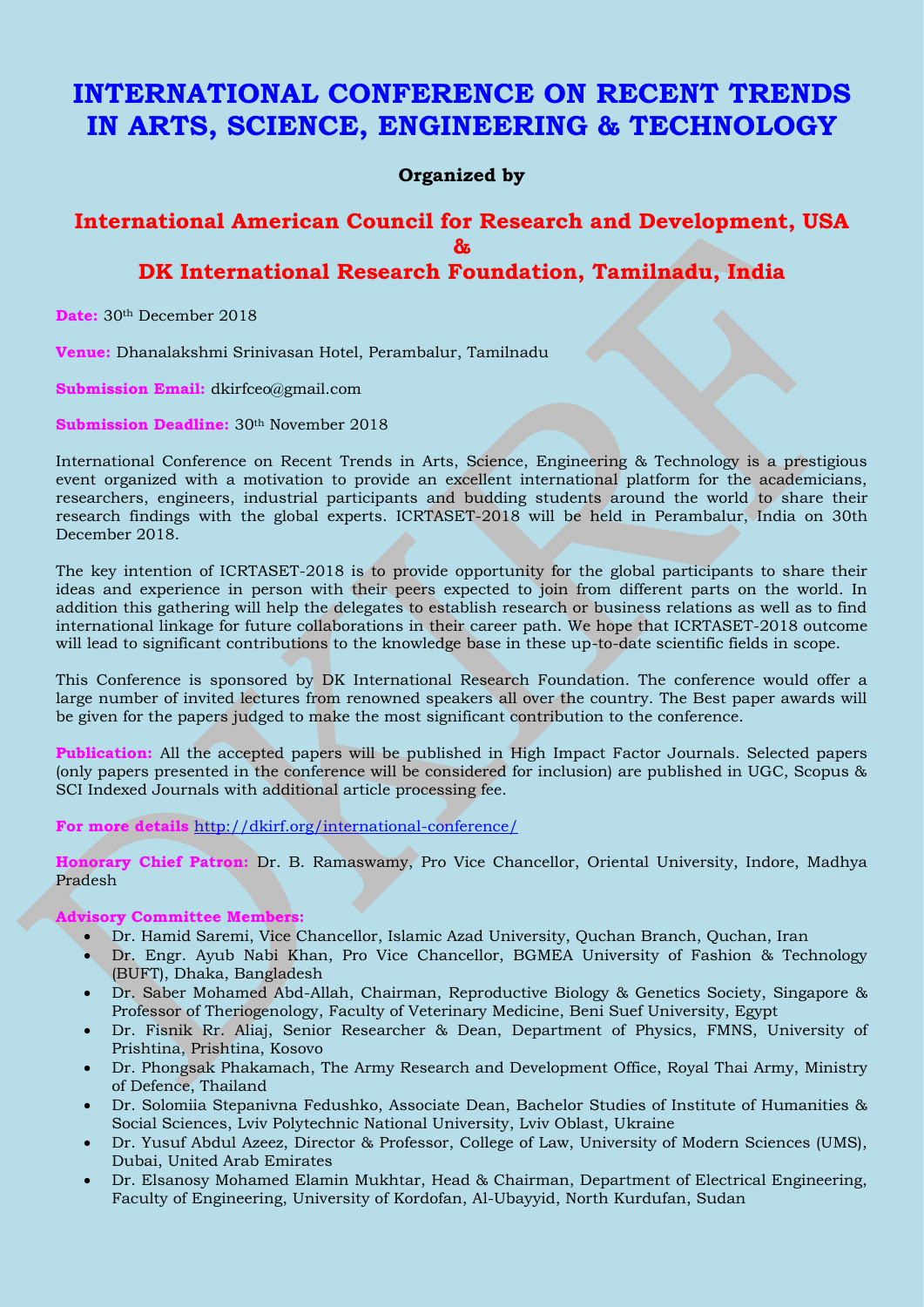- Dr. Gowri Shankar, Director (National Institute of Animal Welfare), Deputy Secretary (AW) & Member Secretary (CPCSEA), Government of India, Ministry of Environment, Forest & Climate Change, New Delhi
- Dr. P. S. Aithal, Vice Chancellor, Srinivas University, Srinivas Nagar, Mukka, Mangaluru, Karnataka
- Dr. Venkatraman Sundhar, Chancellor, International Economics University, Velaana Building, Ameeru Ahmed Magu, Republic of Maldives
- Dr. Ashutosh Das, Pro Vice Chancellor & Director, Centre for Research & Development, PRIST University, Thanjavur, Tamilnadu
- Dr. Manjappa D Hosamane, Former Vice Chancellor, Professor of Economics, Department of Studies in Economics & Cooperation, University of Mysore, Manasagangotri, Karnataka
- Dr. B. Chandrasekar, Registrar, Indraprastha Institute of Information Technology, Okhla Industrial Estate, Phase III, New Delhi
- Dr. Th. Nandalal Singh, Chairperson, Department of Physical Education, Panjab University, Chandigarh
- Dr. S. Chelliah, Professor, Head & Chairperson, School of English & Foreign Languages, School of Indian Languages, Madurai Kamaraj University, Madurai, Tamilnadu
- Dr. N. Lokendra Singh, Dean & Professor, School of Social Science, Manipur University (A Central University), Indo-Myanmar Road, Canchipur, Imphal, Manipur
- Dr. V. Khanaa, Dean, Department of Information Technology, Bharath Institute of Higher Education and Research, Chennai, Tamilnadu.
- Dr. Hamid Ali Abed AL-Asadi, Head & Chairperson, Department of Computer Science, Faculty of Education for Pure Science, Basra University, Basra, Iraq
- Dr. K. Chandrasekaran, Chairperson School of Education, Professor & Head, Department of Physical Education, Madurai Kamaraj University, Madurai, Tamilnadu
- Dr. Sunil Kumar, Professor & Deputy Registrar, Alliance School of Business, Chikkahagade Cross, Chandapura – Anekal Main Road, Anekal, Bengaluru, Karnataka

### **Organizing Committee Members:**

- Dr. Muhammad Saeed, Assistant Professor, Department of Agricultural Sciences, University of Haripur, Khyber Pakhtunkhwa, Pakistan
- Dr. Rangika S. Hikkaduwa Koralege, Postdoctoral Research Fellow, Department of Chemical Engineering, Oklahoma State University, United States of America
- Dr. Elham Hashemizadeh, Assistant Professor, Department of Mathematics, College of Basic Sciences, Karaj Branch, Islamic Azad University, Alborz, Iran
- Dr. Alireza Heidari, Faculty of Chemistry, California South University (CSU), Irvine, California, United States of America
- Dr. Pratibhamoy Das, Post Researcher, Einstein Foundation Fellow, International Mathematical Union, Institute for Mathematics, Technical University of Berlin, Germany
- Dr. Ruth Trubnik, Associate Professor of Mathematics and Physics, Delaware Valley University, Doylestown, United States of America
- Dr. Ahmed Maajoon Alenezi, Dean, Deanship of E-learning & Distance Learning, Northern Border University, Arar, Ministry of Higher Education, Saudi Arabia
- Dr. Md. Mizanur Rahman, Assistant Professor, Department of Business Administration, Metropolitan University, Sylhet, Bangladesh
- Dr. Zairi Ismael Rizman, Senior Lecturer, Faculty of Electrical Engineering, Universiti Teknologi MARA (UiTM) (Terengganu), Malaysia
- Dr. Pouya Derakhshan-Barjoei, Assistant Professor, Head of Telecommunication Group, Islamic Azad University, Naein Branch, Iran
- Dr. Moataz Mostafa El-Nahas Ali El-Sherbini, Assistant Lecturer, Faculty of engineering, Shoubra Benha University, Egypt
- Dr. Lucia Filgueiras Braga, Professor, Department of Botany, University of the State of Mato Grosso State, Campus of Alta Floresta, Tropical Garden, Alta Floresta, Brazil
- Dr. Sreekanth Rallapalli, Senior Lecturer, Faculty of Computing, Botho University, Gabarone, Botswana, Africa
- Dr. Mohamed Abdel Fattah Ashabrawy Moustafa, Assistant Professor, Computer Science in Reactors Department, Nuclear Research Center, Egypt
- Dr. Mohd Nazri Ismail, Associate Professor, Department of Computer Science, University Pertahanan National Malaysia, Malaysia
- Dr. Kai Long Hsiao, Professor, Department of Digital Recreation & Game Design, Taiwan Shoufu University, 168, Nansh Li, Madou District, Tainan, Taiwan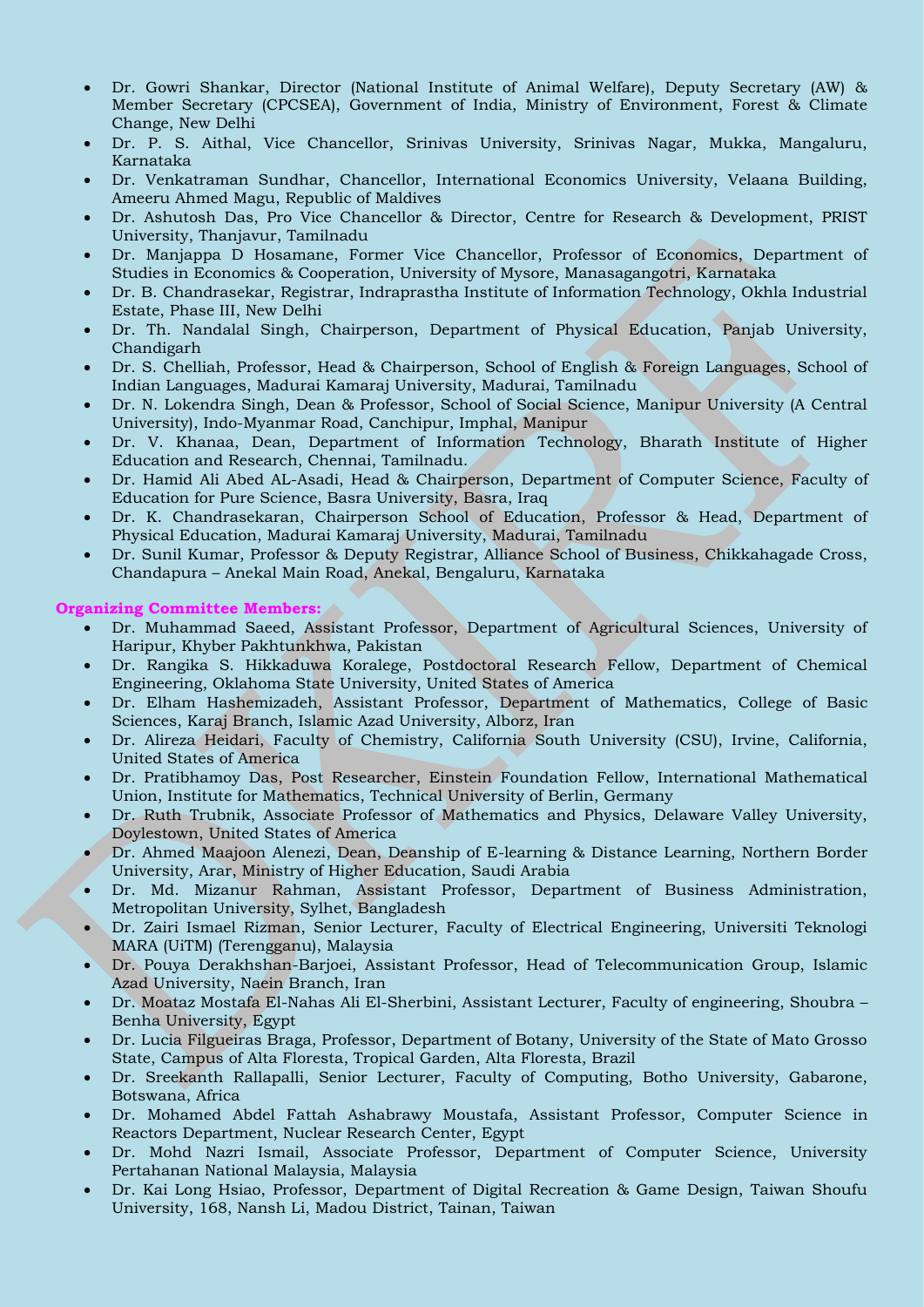- Dr. Shahid Ahmad Rajput, Professor, Department of Architecture and Design, Comsats Institute of Information Technology, Islamabad, Pakistan
- Dr. Saeed Nazari, Research Associate, Environmental and Occupational Health, Newcastle University, Australia
- Dr. Lembo Tanning, Faculty of Transport, Tallinna Tehnikakorgkool University of Applied Sciences, Guest lecturer of Tallinn University of Technology, Tallinn, Estonia
- Dr. Flordeliza P. Ferrer, Professor, Department of Mathematics, College of Science, Pamantasan Lungsod Maynila, University of the City of Manila, Philippines

#### **Benefits:**

- International Conference Participation Certificate
- International Conference Presentation Certificate
- One Free Journal Publication
- Conference Kit & Bag
- One Free Award Certificate (15 Points in API Score)
- Award Nomination Acceptance Certificate
- Standard Quality Award Plaque & Medal
- High Quality Shawl
- Recipient of Award Photographs
- DKIRF Life Time Membership
- Membership Certificate
- Editorial Board Member Appointment Certificate for more than 10 International Journals
- Guidance Other Professional Services
- Absentia may receive the Award and Documents by Speed post
- The Data of Award Recipient will be published in website

#### **Registration Fee:**

- Indian Authors: Rs. 7500 /-
- International Authors: \$300

# **FACULTY AWARDS 2018 - CALL FOR NOMINATION**

DKIRF 2018 invites nominations opened on 1<sup>st</sup> June 2018 Last date to submit nomination (Online / Email) is 30<sup>th</sup> November 2018 Event Date is 30th December 2018

#### **DKIRF Faculty Award Categories:**

- Resilient Student Award
- Best Researcher Award
- Best Research Supervisor Award
- Best Research Scholar Award
- **Best Senior Faculty Award**
- Best Young Faculty Award
- Excellence Teaching in Higher Education Award
- Leading Educationist of India Award
- Best Director / Principal / Dean Award
- Best Women Faculty Award
- Award of Excellence in Research
- Life Time Achievement Award
- Distinguished Professor Award

**Method of Selection:** DK International Research Foundation (DKIRF), a three tier selection process i.e. Discipline based Expert Committee for candidates under `Nomination' mode which is followed by selection through the Apex Level Committee. Finally, DKIRF governing body selects candidates in the routes of selection modes. Discipline wise Committees of DKIRF would evaluate and screen the candidates who apply on Nominated Routes without support from host institutions. The Apex Committee shall select short listed candidates for offering DKIRF Faculty Award under this Scheme and decision of the Apex Committee for selecting candidates in this Scheme shall further be considered at the DKIRF governing body whose decision is the final to offer DKIRF Faculty Award.

**Eligibilities:** Please visit<http://dkirf.org/faculty-awards-2018/>